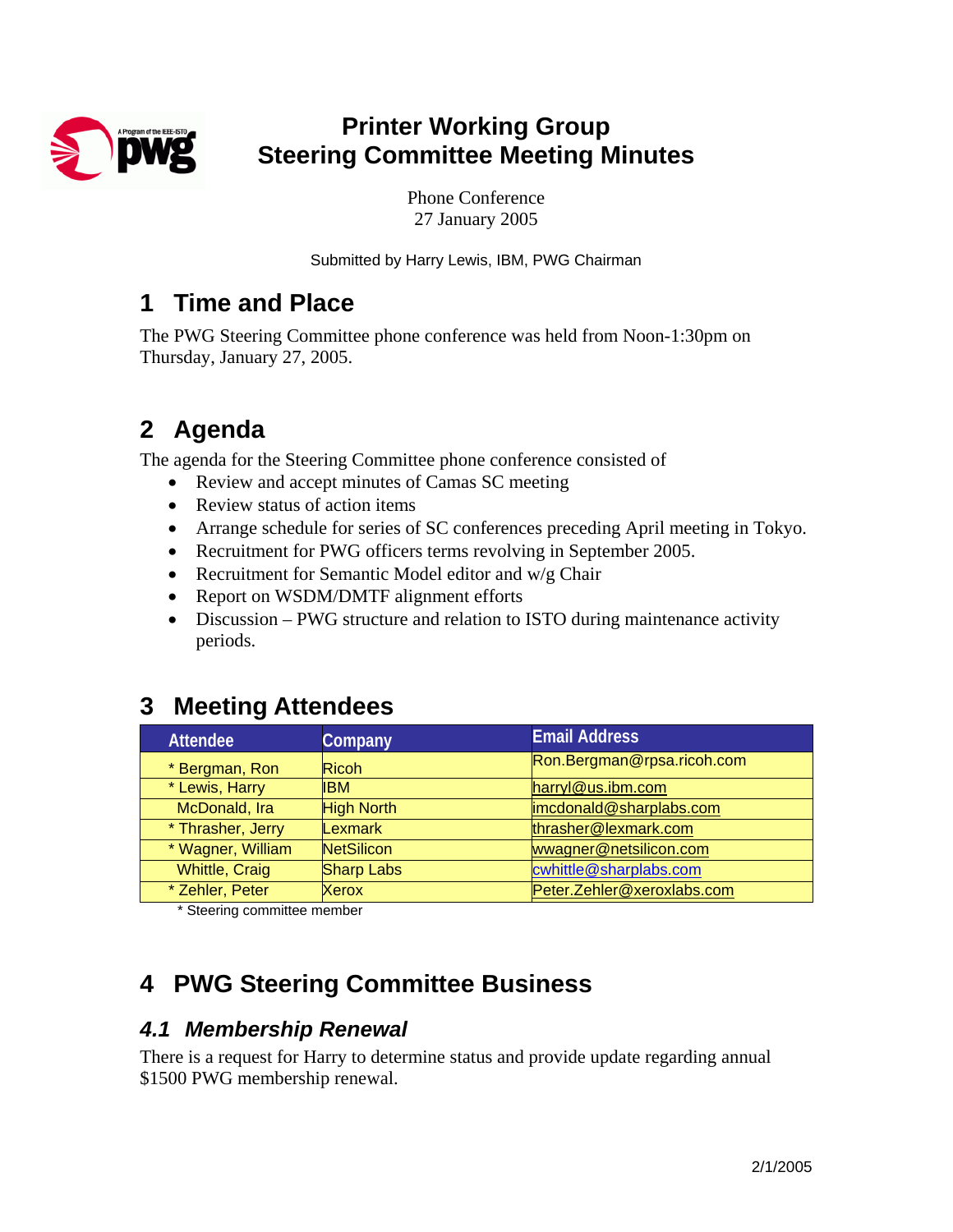

## *4.2 Semantic Model Chair and Editor*

The Semantic Model has been handled largely by one person (Peter Zehler) acting as both Chairman and Editor. Pete has relinquished both roles due to a job change within Xerox. An initial call for SM Chair and Editor replacement was issued but not in a separate message. A more explicit solicitation should be distributed.

## *4.3 IPP Working Group re-charter*

Ron Bergman and Ira McDonald offered to draft wording describing purpose of the rechartering. Debate (later – post SC meeting) over which is appropriate.

- A long term charter covering IPP maintenance and extensions
- Specific charters for finite work efforts (such as MailTo notifications)

## *4.4 PWG Leadership*

The 2 year term for PWG Officers, including Chairman, Vice Chairman and Secretary will revolve in September 2005. The PWG needs to conduct nominations in time for an election to conclude at the July Plenary in San Francisco. A call for nominations should go out as soon as the solicitation is drafted.

# *4.5 ISTO Fees and Activity*

We would like to consider how the ISTO fee structure might change given a lower level (maintenance only) level of activity such as the PWG may, at times, incur. SC members should review the Participant Program Agreement

[http://www.pwg.org/chair/pwg\\_ppa\\_2002.doc](http://www.pwg.org/chair/pwg_ppa_2002.doc) Exhibit A - Schedule 1 for an outline of services and associated fees.

It would seem unlikely that the ISTO fee of \$1500/year would be reduced based on limited PWG activity as most of that fee covers basic services such as insurance, overhead and IEEE affiliation.

An alternative may be for the PWG to consider forming our own non-profit corporation. How likely is it, however, that we can operate, independent, at any lower cost?

Any formal documentation of a reduction in scope, leadership, or staff of the PWG should be recorded in the context of ISTO fee re-negotiation, NOT as part of the general PWG Process document.

### **4.5.1 Define Maintenance Activity Level**

The PWG has a complete Process defined which clearly states the organizational and operational requirements for standards development activity. The PWG Process document should be reviewed to assure it addresses essential maintenance activity without mandating a heavyweight structure. The Steering Committee will continue to meet regularly until this issue is adequately addressed. Some suggested modifications to the PWG process regarding periods of maintenance activity are: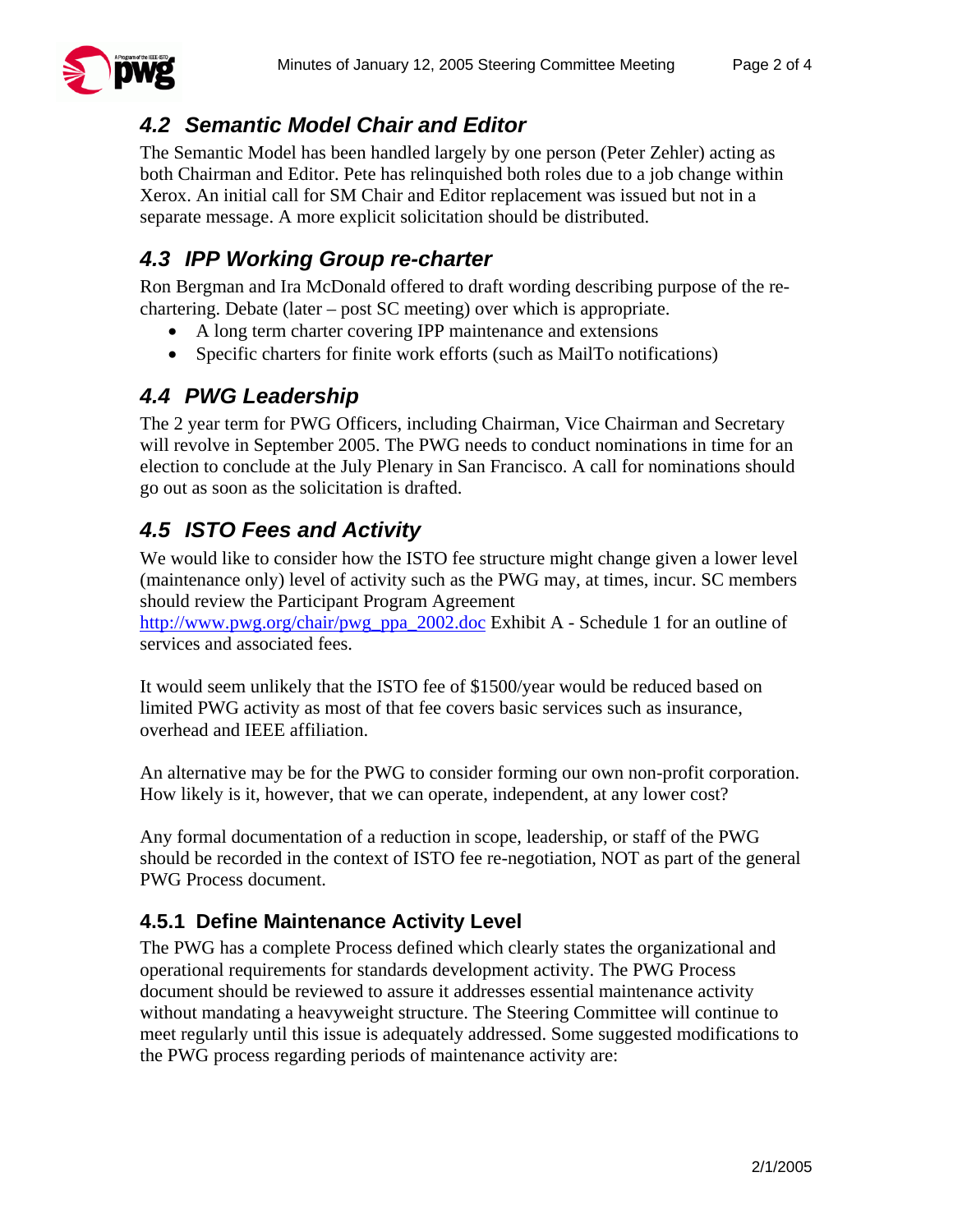

- 1. Maintain a minimum of 1 face to face meeting per year as a Plenary, review of past and pending activity and direction setting for the PWG.
	- a. Conduct most business via phone conferences
- 2. Define reduced (facilitator) roles for PWG Chairman, Vice Chairman and Secretary to encourage leadership continuity during low activity periods.
- 3. Emphasize regular maintenance of the PWG web site.
	- a. There is a recommendation to develop the practice of a "PWG Quarterly Report" (or 6 months) posted on the web site to help inform and maintain interest in PWG activities. (This should be considered in general, not just during maintenance activity periods).

#### **4.5.2 Define Minimal Activity Level**

1. We agreed that there really is no viable structure "below" the Maintenance level of activity described above.

### *4.6 PWG Web Page*

The current PWG web page is too far out of date and in need of maintenance. This is an urgent topic for the PWG. All working group Chairs should review their links and content and prepare a list of necessary changes. The Steering Committee will identify one or more webmasters to make the needed updates and provide follow-on maintenance.

## *4.7 Active Liaisons*

Harry provided feedback from the previous week WSDM meeting and conversation with Winston Bumpus, Chairman of the DMTF. Harry presented an overview of the PWG, SM and WIMS and the WSDM group was impressed and eager to engage in several ways.

- The PWG and DMTF are in the process of defining a DMTF "work register" to outline the tasks involved in aligning SM and CIM. This will occur in 2005. Several PWG members have already volunteered to participate.
- WSDM is interested in investigating the use of Schedule (as in WIMS

### *4.8 SC Conference Schedlje*

Every other Thursday, Noon EST, starting 2/3/2005

### *4.9 Action Items*

Below is a list of action items resulting from the Camas Steering Committee meeting.

| Action                                                                         | Owner              | Target Date                         |
|--------------------------------------------------------------------------------|--------------------|-------------------------------------|
| Schedule follow-on SC conference calls                                         | <b>Harry Lewis</b> | 01/21/2005<br><del>01/21/2000</del> |
| Call for IPP w/g re-chartering (pending<br>resolution of charter scope debate) | <b>Harry Lewis</b> | 01/21/2005<br>02/03/2005            |